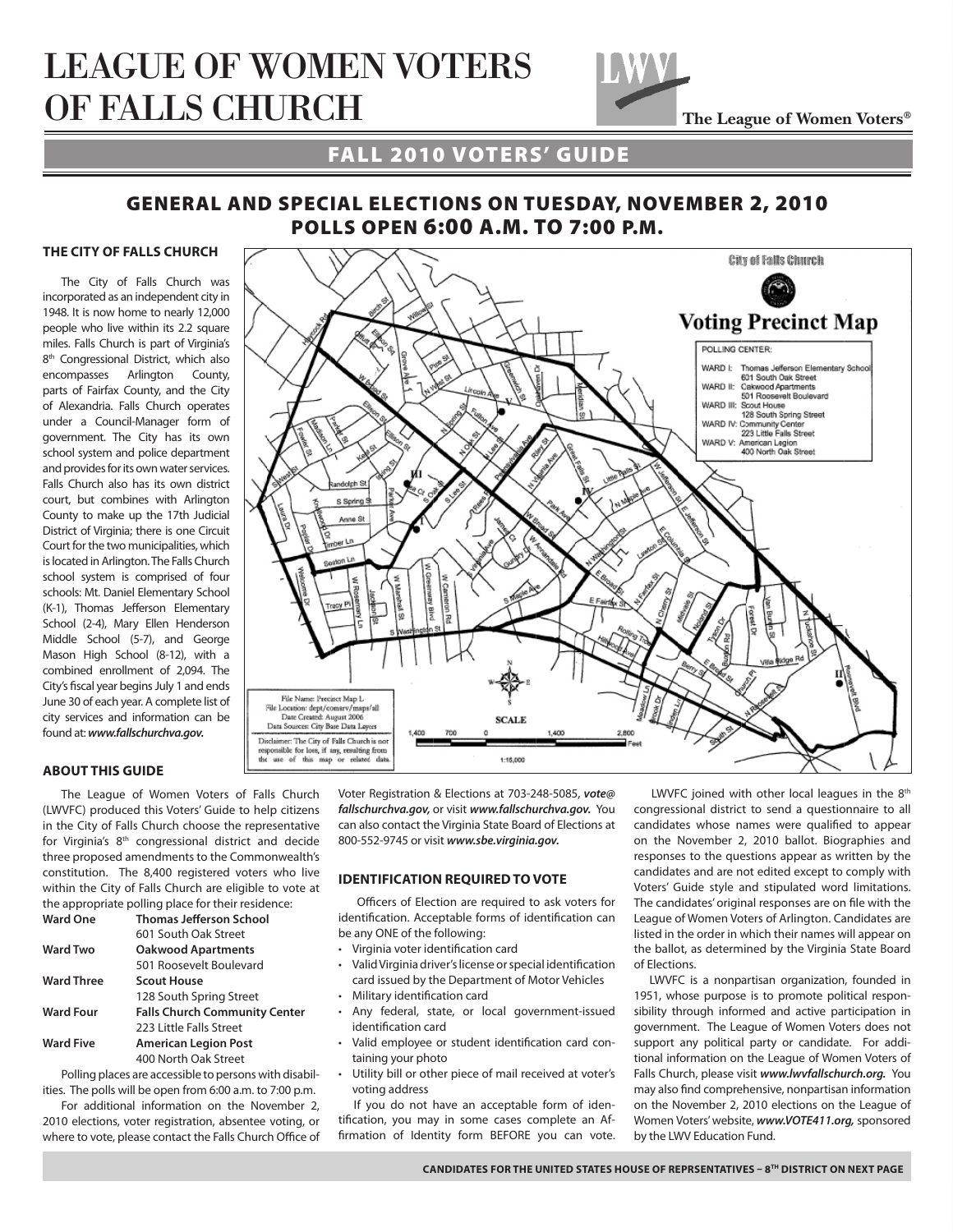### UNITED STATES HOUSE OF REPRESENTATIVES

## THE OFFICE

### **TERM:** Two years

**SALARY:** The current salary for Members is \$174,000. The salary for the Speaker is \$223,000, and the salary for the Majority and Minority Leaders is \$193,400.

**DUTIES:** Legislative powers, with responsibility for making laws, raising revenue and adopting the federal budget; sole power of impeachment

### BIOGRAPHY AND QUESTIONS **BIOGRAPHY:** Background provided by each candidate.

#### **THE QUESTIONS**

What are the most important actions you would take to improve our **ECONOMY?** How do you propose to **BALANCE** the need to provide affordable energy with the need to protect the environment and natural resources? What other **ISSUE** is important to you?

### UNITED STATES HOUSE OF REPRESENTATIVES – 8<sup>th</sup> DISTRICT (VOTE FOR NOT MORE THAN ONE)

### **J. Patrick Murray** *Republican – Challenger*



**BIOGRAPHY:** Colonel Patrick Murray served in numerous armor, intelligence and diplomatic assignments throughout the world. A Russian speaker and Iraq war veteran, he also served as Military Representative to the UN Security Council. After 24 years in the Army, Murray seeks to serve as the Congressional Representative from Virginia's 8th District.

**ECONOMY:** Out of control spending by Congress has made our economy worse and jeopardized our children's economic future. We need to reduce deficit spending and the \$13 Trillion national debt, provide certainty for businesses to create jobs by maintaining our existing tax structure for 6 years, provide investment incentives for small business and eliminate unreasonable regulatory impediments to economic growth.

Longer term, we need bipartisan agreement on entitlement reform to maintain the strength of social security, Medicare and Medicaid, as well as private sector strength.

**BALANCE:** Green energy technologies are the future, but our energy and national security problems are today. We need a balanced "all of the above" energy policy to eliminate our dependence on petro-dictators who would distort our foreign policy objectives. Combined with traditional sources, we

need a national policy of developing solar, geothermal, wind, nuclear and other environmentally friendly energy sources. This will allow an orderly and economically sustainable transition away from less environmentally friendly sources.

**ISSUE:** We live in a very dangerous world made even more so with the immediate prospect of Iran acquiring nuclear weapons.

As the US military departs Iraq, Iran has clear designs on expanding influence. We must use all our instruments of national power (diplomatic, information, military and economic) to ensure Iran does not acquire nuclear weapons. If they do, it will fuel a Middle East arms race and destabilize the region as well as provide an existential threat to Israel.

I agree with President Obama that the war in Afghanistan is in our nation interest. We therefore need to ensure we provide full support for our servicemen and women deployed in Iraq and Afghanistan to accomplish their mission. It is in our national interest to ensure that Afghanistan does not become safe-haven for training and operations for Al Qaeda.

**CONTACT:** www.MurrayForCongress.com campaignmanager@MurrayForCongress.com 703-888-6625

# **James P. "Jim" Moran, Jr.** *Democrat – Incumbent*



**BIOGRAPHY:** Congressman Moran has dedicated his life to public service in Northern Virginia. He sits on the Appropriations Committee, serving as Interior and Environment Subcommittee Chairman. He chairs the Animal Protection Caucus, Congressional Health Prevention Caucus, the New Democrats Trade Task Force and serves on the Democratic Steering and Policy Committee.

**ECONOMY:** Arlington's unemployment rate is 4 percent, 4.4 percent in Alexandria and 4.7 percent in Fairfax County – all less than half the national average. This is due to our region's emphasis on quality schools, a healthy living and recreational environment, an inclusive society, exceptional local governance, as well as the positive effect of the federal government. Companies are looking to move to Northern Virginia because of its strong economy, highly skilled workforce and diverse, enlightened communities. In just the past two years, major corporations like Northrop Grumman and SAIC have decided to relocate here. To keep our economy growing and our unemployment low, we need to continue investing in education, public transportation and workforce housing.

**BALANCE:** As Chair of Interior and Environment Appropriations, I have successfully fought off efforts to restrict EPA's ability to regulate

greenhouse gases under the Clean Air Act, as well as blocking offshore drilling off the Atlantic Coast. I also support an increased gas tax whose revenue would be put into public transit. It is imperative that we begin the transition to clean, renewable sources of energy such as wind, solar and geothermal energy. Off Virginia's coast, there's enough wind to power the entire state.

**ISSUE:** As Chair of the Congressional Animal Protection Caucus, I have worked very closely with the U.S. Humane Society, the ASPCA and other like minded groups to ban internet puppy mills, the gathering and slaughter of wild horses, dog and cock fighting, animal crush videos and recently successfully passed the "Truth in Fur Labeling Act" which requires garment manufacturers to disclose the use of fur, due to the fact that a recent Humane Society investigation revealed that most garments labeled as "faux" fur were made with imported dog fur. I strongly support preventing the inhumane treatment of cows, pigs and poultry on industrial farms.

**CONTACT:** www.jimmoran.org

mmoran@moranforcongress.org 202-299-0064

# **J. Ron Fisher** *Independent Green –*



**BIOGRAPHY:** Family man, civic-minded progressive activist, Captain USNavy (retired). Director of a nonprofit: DFPA.org dedicated to improving fire safety. President of a small business that hires disabled veterans: VetsSS.org. Honors graduate of the Naval Academy; Masters in Business Management from Central Michigan. Pro-choice and supporter of government funded embryonic research.

**ECONOMY:** Provide employment opportunities for all at living wages that, in particular, provide: Vital public and social services; Affordable housing, healthy food and clean water; Education and training; Comprehensive Medicare for all. Other employment opportunities are listed below and in WeThePeopleNow.org

Provide funding for above by: Nationalizing the Federal Reserve and operating it as an agency of the government providing low or no interest loans directly to small and medium size businesses and not the large banks: Recouping over \$23.7 trillion provided or committed to financial institutions; Seizing large insolvent financial institutions and operating them as GOCOs; Freezing all foreclosures and evictions; Outlawing trading of derivatives, adjustable rate mortgage, naked short sales and unregulated hedge funds; Limiting interest rates to 4% on all secured mortgages and loans and 6% on unsecured loans and retroactive to the origination of the mortgage,

credit card or loan; Re-implementing the equivalent of the Glass-Steagall Act of 1933.

Accomplish additional actions outlined on WeThePeopleNow.org **BALANCE:** Build energy efficient transportation systems, based primarily on rail, nationwide; Develop and implement non-polluting alternative energy sources and energy conservation measures; Cut military spending by 90% (the US military is the biggest hydrocarbon user in the world); Nationalize BP; Reuse, recycle and/or compost everything; Retool factories to build rail, rail cars, electric cars and hybrid buses.

**ISSUE:** Ending U. S. Wars by: Ordering immediate, unilateral cease fire in Iraq and Afghanistan; Halting all attacks and covert operations in Pakistan and elsewhere; Ceasing all military aid; Apologizing to the people of the Mideast; Mounting massive relief efforts and implement "Marshall Plans" in Afghanistan, Iraq, Palestine and Pakistan; Orderly withdraw all US troops and contractors from the Mideast and ultimately the world; Returning troops to the U.S. to provide leadership, training, logistics and technical personnel for a new WPA and Civilian Conservation Corps.

**CONTACT:** RonFisherForCongress.com Fisher@WeThePeopleNow.org 703-725-7849